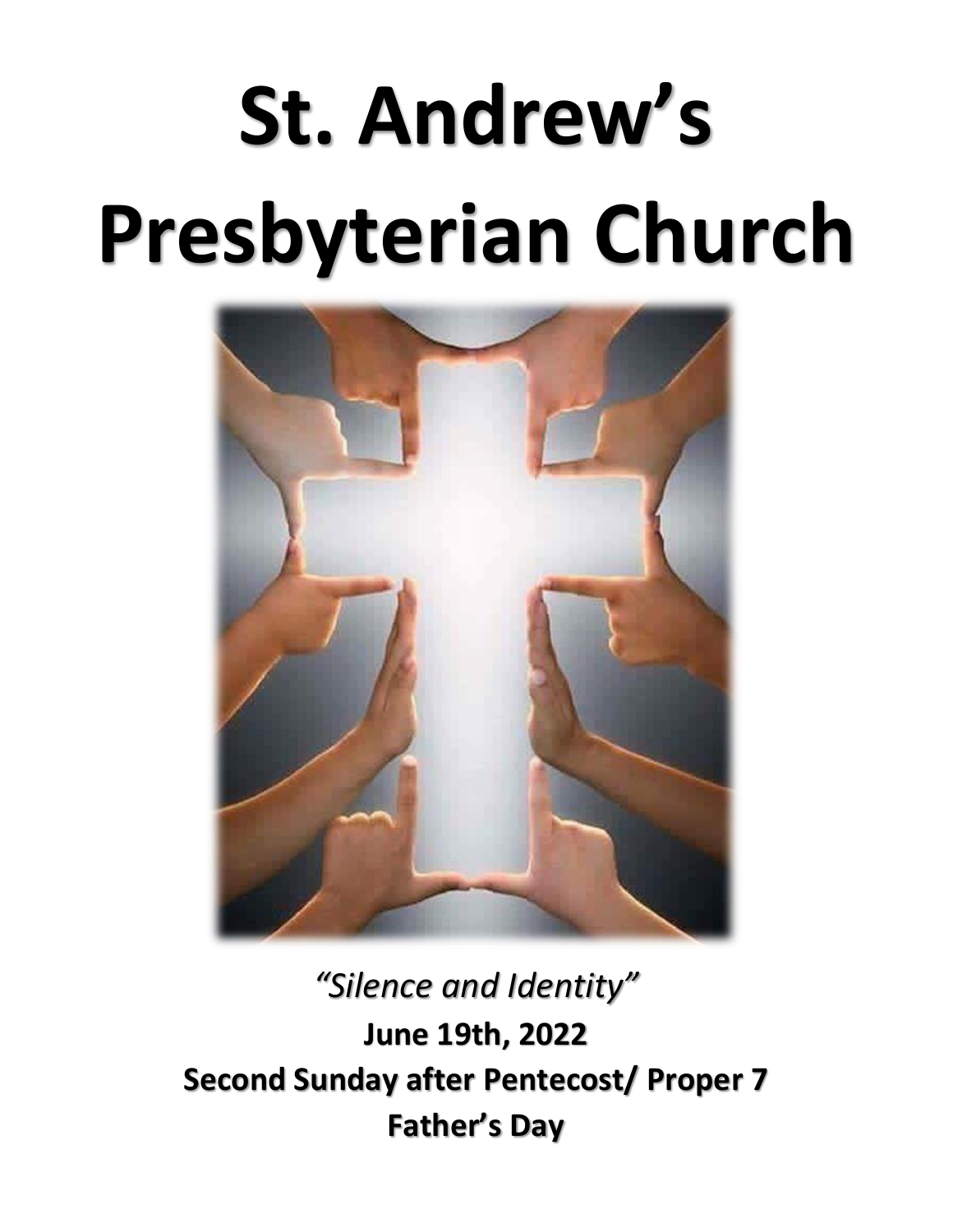# \*Denotes to stand if able

## **GATHERING FOR WORSHIP**

# **PRELUDE St. Andrew's Legacy Carillon**

#### **ANNOUNCEMENTS**

# **PRAISE TO GOD**

# **CALL TO WORSHIP**

Pastor: When forces in the world threaten us, when our bodies or spirits turn against us, **People: One who meets us; One who heals us,**  Pastor: Whose love washes over us; And sets us free of joy. **People: This One is the Lord. Come, let us worship God!**

| <b>HYMN #639</b> | "Dear Lord and Father of Mankind" $v. 1 - 4$                                                                                                                                               |
|------------------|--------------------------------------------------------------------------------------------------------------------------------------------------------------------------------------------|
|                  | Dear Lord and Father of mankind,<br>Forgive our foolish ways!<br>Reclothe us in our rightful mind;<br>In purer lives Thy service find,<br>In deeper rev'rence, praise.                     |
|                  | In simple trust like theirs who heard,<br>Beside the Syrian sea,<br>The gracious calling of the Lord,<br>Let us, like them, without a word,<br>Rise up and follow Thee.                    |
|                  | Drop Thy still dews of quietness<br>Till all our strivings cease.<br>Take from our souls the strain and stress,<br>And let our ordered lives confess<br>The beauty of Thy peace.           |
|                  | Breathe thro' the heats of our desire<br>Thy coolness and Thy balm.<br>Let sense be dumb, let flesh retire;<br>Speak thro' the earthquake, wind, and fire,<br>O still small voice of calm! |

**CALL TO CONFESSION**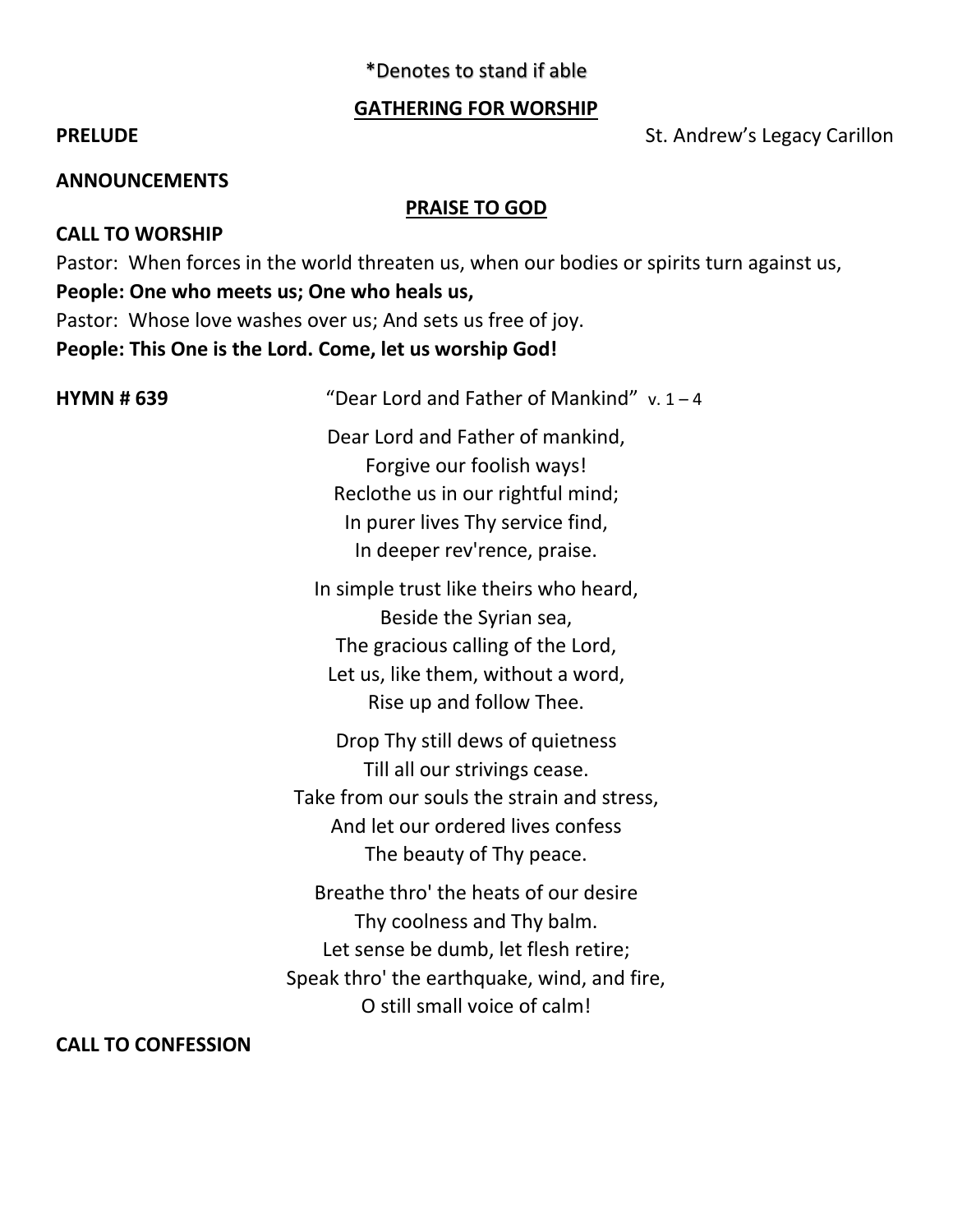# **PRAYER OF CONFESSION (In Unison)**

**Holy One, God Most High, grant us faith to confess our sins and seek your mercy. There are barren places in our lives where we have wandered far from you. We have listened to voices who distract us from your call. We have submitted to powers competing for our loyalty to you. We have not taken the hand you offer to lead us out of god forsakenness, and into you holy ways. God our Savior, forgive us. Quench our thirst for you from the Rock of our salvation and let your love well up in us unto eternal life. Speak tenderly to us of your presence. Feed us with your word. Deliver us from evil. Let us enter into your kingdom; then send us out to serve you by the power of the Holy Spirit, in the name of your Son, Jesus Christ. Amen.**

## **ASSURANCE OF PARDON**

#### **\*RESPONSE: HYMN # 812** *"Glory Be to The Father"*

Glory be to the Father, and to the Son, and to the Holy Ghost: as it was in the beginning, is now and ever shall be, world without end. Amen, amen.

## **STUMP THE PASTOR**

**HYMN # 553** *"Nearer, My God, to Thee"* v 1, 2, 4, & 5

Nearer, my God, to Thee, Nearer to Thee, E'en though it be a cross That raiseth me! Still all my song shall be: Nearer, my God, to Thee; Nearer, my God, to Thee, Nearer to Thee.

Though like the wanderer, The sun gone down, Darkness be over me, My rest a stone; Yet in my dreams I'd be Nearer, my God, to Thee; Nearer, my God, to Thee, Nearer to Thee.

Then, with my waking tho'ts Bright with Thy praise, Out of my stony griefs Bethel I'll raise; So by my woes to be Nearer, my God, to Thee; Nearer, my God, to Thee, Nearer to Thee.

Or if, on joyful wing Cleaving the sky, Sun, moon, and stars forgot, Upward I fly, Still all my song shall be, Nearer, my God, to Thee; Nearer, my God, to Thee, Nearer to Thee.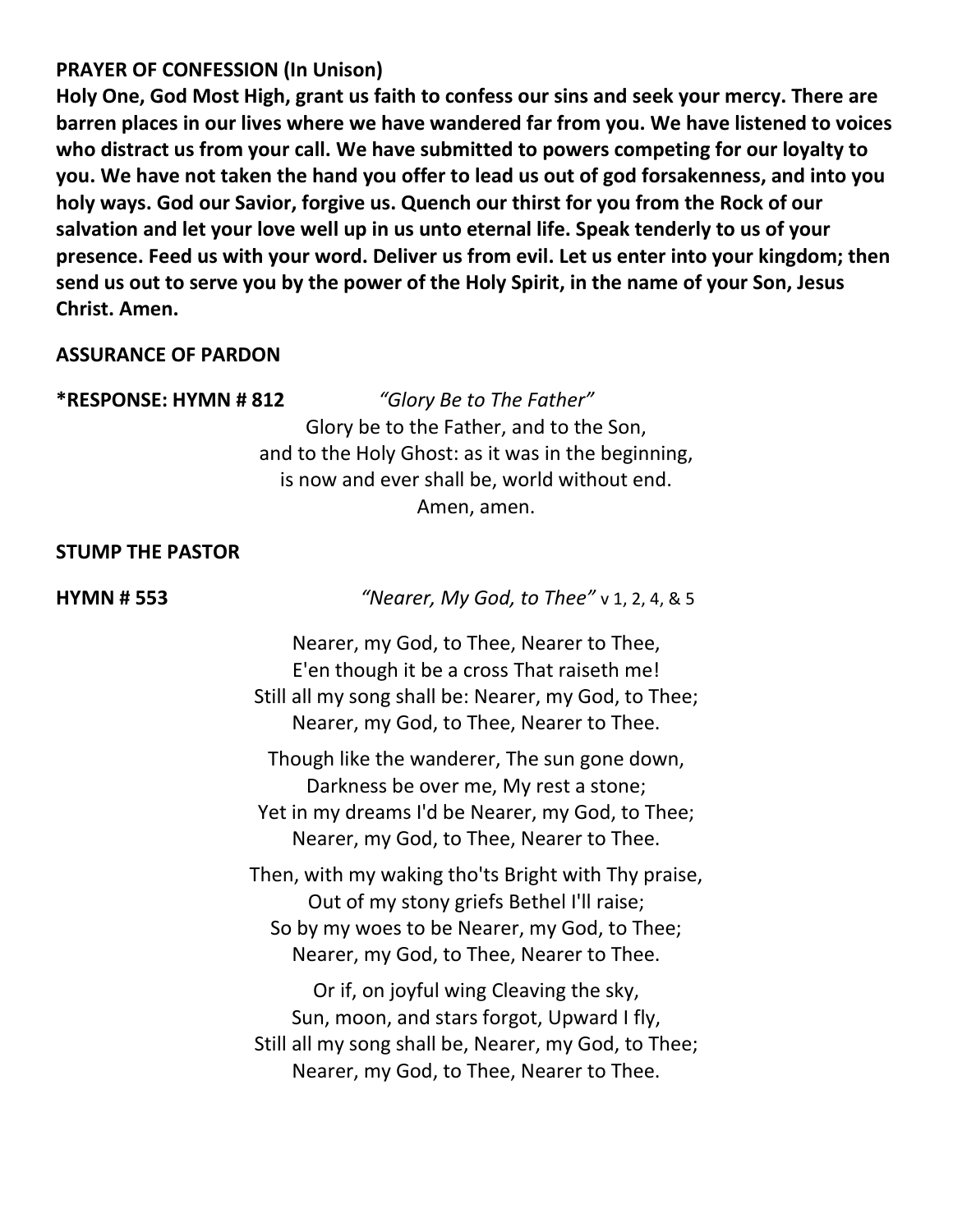#### **PRAYER OF ILLUMINATION Emily Brown**

Holy, holy, holy One, your words feed us, the Word frees us. Grant our ears an appetite for hearing and our spirits strength for loving you. Amen.

#### **PROCLAMATION OF GOD'S WORD**

**SCRIPTURE** Emily Brown Old Testament Reading:1 Kings 19:8-15a [pg. 559-560] NIV Epistle Reading: Galatians 3:23-29 [pg. 1813] NIV Gospel Reading: Luke 8:32-39 [pg. 1607] NIV Reader: This is the WORD of the LORD for His people. **People: Thanks be to GOD!**

**MESSAGE** *"Silence and Identity"* Pastor Linda Graham

## **AFFIRMATION OF FAITH:** The Apostle's Creed

**I believe in God, the Father Almighty, Creator of heaven and earth. I believe in Jesus Christ, God's only Son, our Lord, who was conceived by the Holy Spirit, born of the Virgin Mary, suffered under Pontius Pilate, was crucified, died, and was buried. He descended to the dead. On the third day he rose again. He ascended into heaven. He is seated at the right hand of the Father, and He will come to judge the living and the dead. I believe in the Holy Spirit, the holy catholic church, the communion of saints, the forgiveness of sins, the resurrection of the body, and the life everlasting.**

## **PRAYERS OF THE PEOPLE**

## **THE LORD'S PRAYER**

**Our Father, who art in heaven, hallowed be Thy name. Thy kingdom come, Thy will be done, on earth as it is in heaven. Give us this day our daily bread, and forgive us our debts, as we forgive our debtors, and lead us not into temptation, but deliver us from evil. For Thine is the kingdom, and the power, and the glory forever. Amen.**

# **CALL TO OFFERING**

## **PRAYER OF DEDICATION**

**With these gifts O God, we remember with thanksgiving the life that we have because of you. Make us grateful every day for the privilege of offering ourselves for the well-being of all your world. Amen.**

## **\* RESPONSE HYMN # 815** *"Doxology"*

Praise God, from Whom all blessings flow; Praise Him, all creatures here below; Praise Him above, ye heavenly host; Praise Father, Son, and Holy Ghost.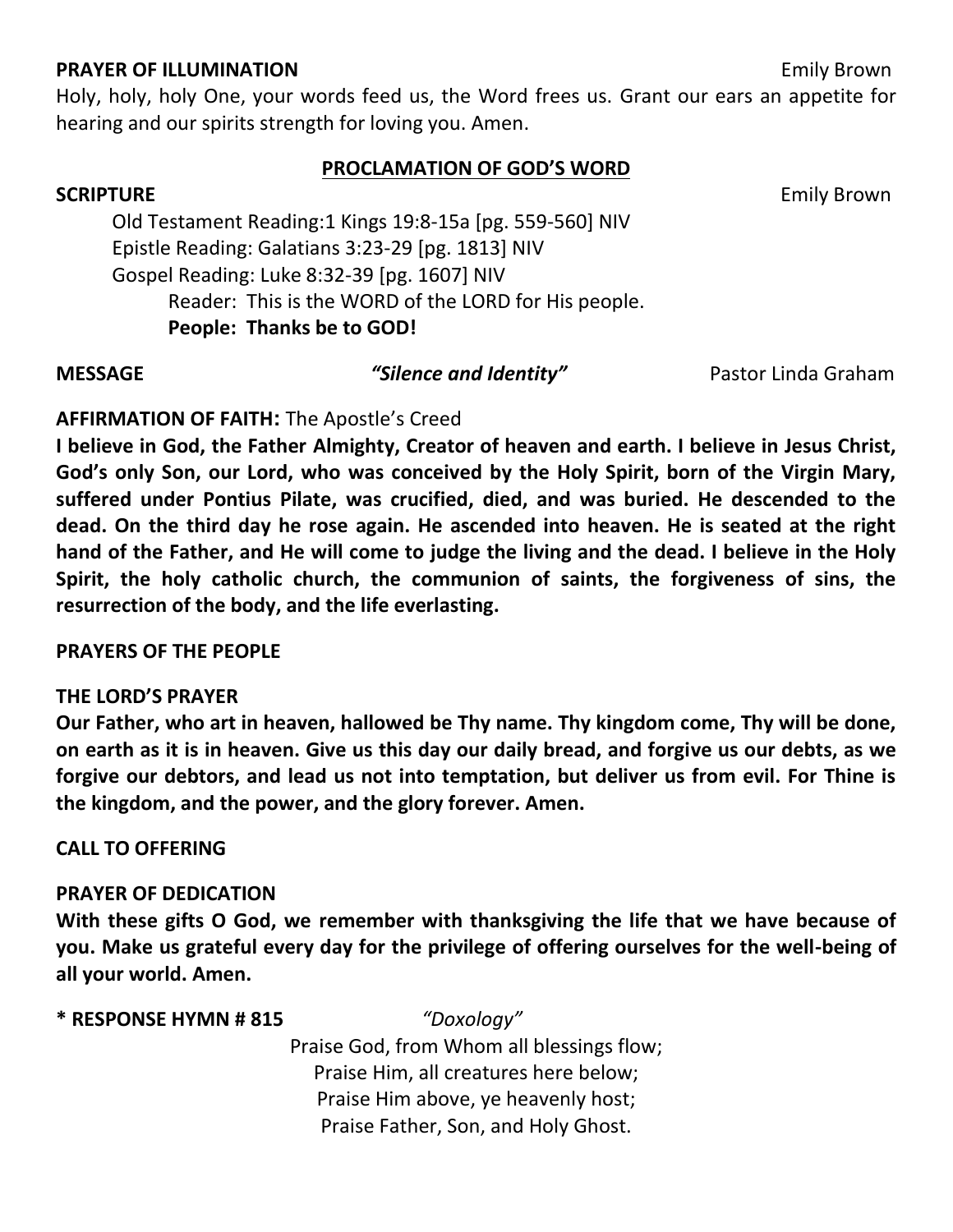|                  | <b>RESPONDING TO GOD'S WORD</b>                                                                                                               |
|------------------|-----------------------------------------------------------------------------------------------------------------------------------------------|
| <b>HYMN #434</b> | "In Christ there is no East or West" $v. 1 - 4$                                                                                               |
|                  | In Christ there is no East or West,<br>In Him no South or North;<br>But one great fellowship of love<br>Thro'out the whole wide earth.        |
|                  | In Him shall true hearts everywhere<br>Their high communion find;<br>His service is the golden cord<br>Close binding all mankind.             |
|                  | Join hands then, brothers of the faith,<br>Whate'er your race may be;<br>Who serves my Father as a son<br>Is surely kin to me.                |
|                  | In Christ now meet both East and West,<br>In Him meet South and North:<br>All Christly souls are one in Him<br>Thro'out the whole wide earth. |

## **CHARGE & BLESSING**

**POSTLUDE POSTLUDE St. Andrew's Legacy Carillon** 

# **Many Thanks to Those Who Assisted with Today's Service:**

Sunday Shepherd: Sarah Brown Lay Reader: Emily Brown Tech: Brad Brown Carillion: Bob Nicholas

"Permission to podcast/live stream the music in this service obtained from ONE LICENSE, License #A-713060. All rights reserved."